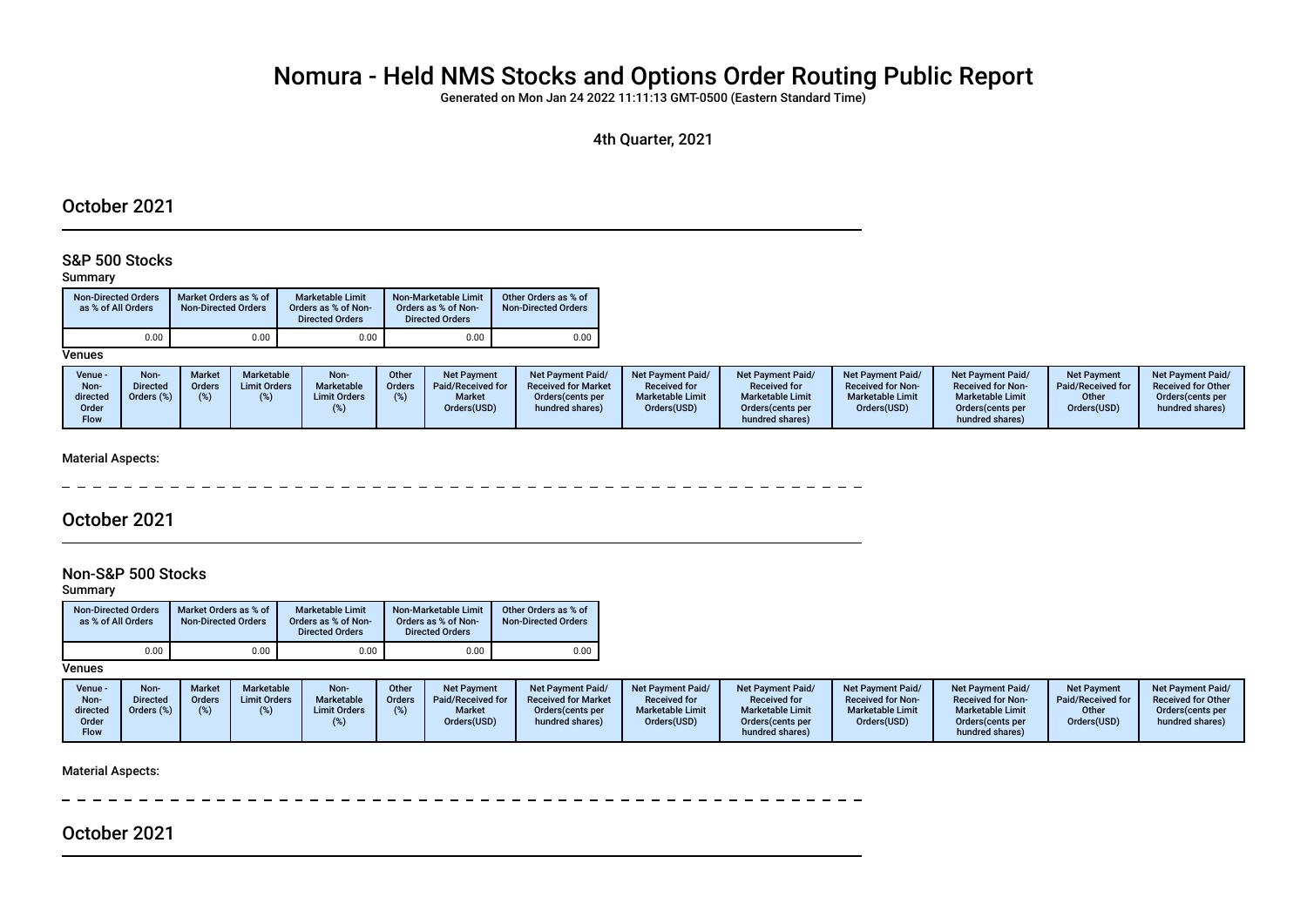### **Options**

#### **Summary** Non-Directed Orders as % of All Orders Market Orders as % of Non-Directed Orders Marketable Limit Orders as % of Non-Directed Orders Non-Marketable Limit Orders as % of Non-Directed Orders Other Orders as % of Non-Directed Orders 100.00 **1** 3.62 65.30 24.17 6.90

#### **Venues**

| Venue -<br>Non-directed<br><b>Order Flow</b>                            | Non-<br><b>Directed</b><br>Orders (%) | Market<br>Orders<br>$(\%)$ | <b>Marketable</b><br><b>Limit Orders</b><br>(%) | Non-<br>Marketable<br><b>Limit Orders</b><br>(%) | Other<br>Orders<br>(%) | <b>Net Payment</b><br>Paid/Received for<br><b>Market</b><br>Orders(USD) | Net Payment Paid/<br><b>Received for Market</b><br>Orders (cents per<br>hundred shares) | Net Payment Paid/<br><b>Received for</b><br><b>Marketable Limit</b><br>Orders(USD) | Net Payment Paid/<br><b>Received for</b><br><b>Marketable Limit</b><br>Orders(cents per<br>hundred shares) | <b>Net Payment Paid/</b><br><b>Received for Non-</b><br><b>Marketable Limit</b><br>Orders(USD) | Net Payment Paid/<br><b>Received for Non-</b><br><b>Marketable Limit</b><br>Orders(cents per<br>hundred shares) | <b>Net Payment</b><br>Paid/Received<br>for Other<br>Orders(USD) | Net Payment Paid/<br><b>Received for Other</b><br>Orders(cents per<br>hundred shares) |
|-------------------------------------------------------------------------|---------------------------------------|----------------------------|-------------------------------------------------|--------------------------------------------------|------------------------|-------------------------------------------------------------------------|-----------------------------------------------------------------------------------------|------------------------------------------------------------------------------------|------------------------------------------------------------------------------------------------------------|------------------------------------------------------------------------------------------------|-----------------------------------------------------------------------------------------------------------------|-----------------------------------------------------------------|---------------------------------------------------------------------------------------|
| <b>INSTINET</b>                                                         | 89.50                                 | 1.03                       | 66.25                                           | 25.78                                            | 6.95                   | 1,189.56                                                                | 29.7316                                                                                 | 68,664.64                                                                          | 17.3729                                                                                                    | 2,420.13                                                                                       | 3.0029                                                                                                          | 2,741.91                                                        | 7.3490                                                                                |
| CASY                                                                    | 4.20                                  | 19.13                      | 63.93                                           | 12.57                                            | 4.37                   | 6,451.28                                                                | 15.2157                                                                                 | 14,829.14                                                                          | 11.0457                                                                                                    | 4,090.92                                                                                       | 11.2884                                                                                                         | 1,808.07                                                        | 10.7342                                                                               |
| <b>ICAP</b>                                                             | 4.20                                  | 32.24                      | 51.91                                           | 4.92                                             | 10.93                  | 8,231.73                                                                | 12.7170                                                                                 | 8,275.6                                                                            | 12.7170                                                                                                    | 1,375.73                                                                                       | 12.7170                                                                                                         | 1,081.71                                                        | 12.7170                                                                               |
| Pyramid                                                                 | 0.96                                  | 4.76                       | 61.90                                           | 30.95                                            | 2.38                   | 49.12                                                                   | 65.4900                                                                                 | 3,560.85                                                                           | 64.3334                                                                                                    | 871.3                                                                                          | 55.1454                                                                                                         | 196.47                                                          | 65.4900                                                                               |
| Lakeshore                                                               | 0.41                                  | 33.33                      | 61.11                                           | 0.00                                             | 5.56                   | 3,183.75                                                                | 50.9400                                                                                 | 5,531.35                                                                           | 53.9644                                                                                                    |                                                                                                | 0.0000                                                                                                          | 331.36                                                          | 32.8400                                                                               |
| <b>TULLETT</b><br>PREBON<br><b>FINANCIAL</b><br><b>SERVICES LLC</b>     | 0.41                                  | 61.11                      | 38.89                                           | 0.00                                             | 0.00                   | 2,505.6                                                                 | 27.8400                                                                                 | 8,437.11                                                                           | 35.6840                                                                                                    | $\Omega$                                                                                       | 0.0000                                                                                                          |                                                                 | 0.0000                                                                                |
| <b>MAXIM</b>                                                            | 0.09                                  | 0.00                       | 100.00                                          | 0.00                                             | 0.00                   |                                                                         | 0.0000                                                                                  | 165.42                                                                             | 57.8400                                                                                                    |                                                                                                | 0.0000                                                                                                          |                                                                 | 0.0000                                                                                |
| <b>TRADITION</b><br><b>SECURITIES AND</b><br><b>DERIVATIVES</b><br>INC. | 0.07                                  | 100.00                     | 0.00                                            | 0.00                                             | 0.00                   | 2,152.8                                                                 | 47.8400                                                                                 | $\Omega$                                                                           | 0.0000                                                                                                     | $\Omega$                                                                                       | 0.0000                                                                                                          |                                                                 | 0.0000                                                                                |
| Baycrest                                                                | 0.05                                  | 50.00                      | 0.00                                            | 50.00                                            | 0.00                   | 719.21                                                                  | 35.9604                                                                                 |                                                                                    | 0.0000                                                                                                     | 899.01                                                                                         | 35.9604                                                                                                         |                                                                 | 0.0000                                                                                |
| <b>RFA Securities</b><br><b>LLC</b>                                     | 0.05                                  | 0.00                       | 50.00                                           | 50.00                                            | 0.00                   |                                                                         | 0.0000                                                                                  | 1,892                                                                              | 37.8400                                                                                                    | 3,784                                                                                          | 37.8400                                                                                                         |                                                                 | 0.0000                                                                                |

#### Material Aspects:

INSTINET:

Nomura receives rebates from Instinet

CASY: No material aspects to disclose

ICAP: No material aspects to disclose

Pyramid: No material aspects to disclose

Lakeshore: No material aspects to disclose

TULLETT PREBON FINANCIAL SERVICES LLC: No material aspects to disclose

MAXIM: No material aspects to disclose

TRADITION SECURITIES AND DERIVATIVES INC.: No material aspects to disclose

Baycrest: No material aspects to disclose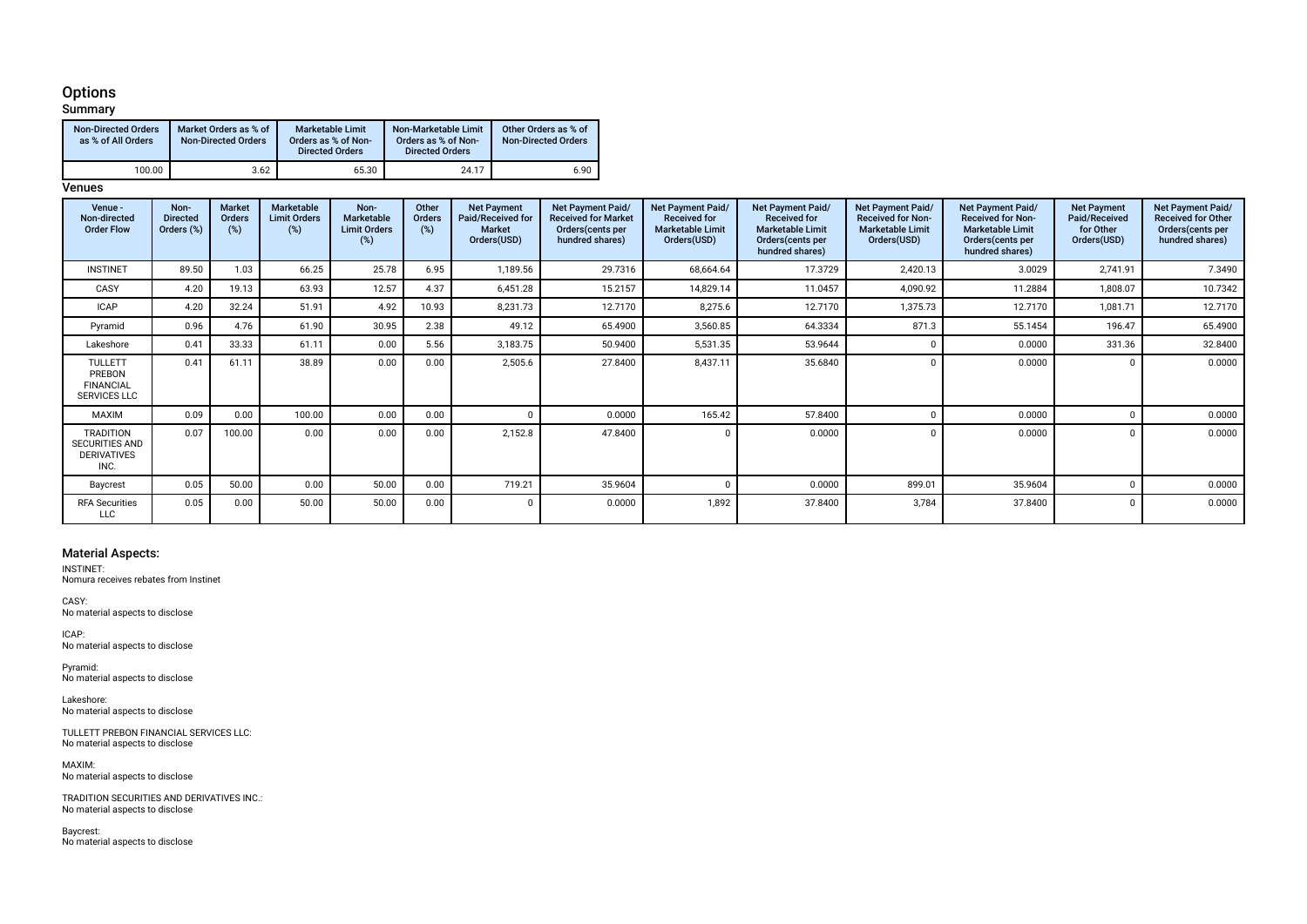### November 2021

### S&P 500 Stocks

Summary

| <b>Non-Directed Orders</b><br>as % of All Orders | Market Orders as % of<br><b>Non-Directed Orders</b> | <b>Marketable Limit</b><br>Orders as % of Non-<br><b>Directed Orders</b> | Non-Marketable Limit<br>Orders as % of Non-<br><b>Directed Orders</b> | Other Orders as % of<br><b>Non-Directed Orders</b> |  |
|--------------------------------------------------|-----------------------------------------------------|--------------------------------------------------------------------------|-----------------------------------------------------------------------|----------------------------------------------------|--|
| 0.00                                             | 0.00                                                | 0.00                                                                     | 0.00                                                                  | 0.00                                               |  |

#### **Venues**

| Venue -<br>Non- | <b>Non-</b><br><b>Directed</b> | Market<br>Orders | Marketable<br><b>Limit Orders</b> | Non-<br>Marketable  | Other<br><b>Orders</b> | Net Payment<br>Paid/Received for | <b>Net Payment Paid/</b><br><b>Received for Market</b> | <b>Net Payment Paid/</b><br><b>Received for</b> | <b>Net Payment Paid/</b><br><b>Received for</b> | <b>Net Payment Paid/</b><br><b>Received for Non-</b> | <b>Net Payment Paid/</b><br><b>Received for Non-</b> | <b>Net Payment</b><br>Paid/Received for | <b>Net Payment Paid/</b><br><b>Received for Other</b> |
|-----------------|--------------------------------|------------------|-----------------------------------|---------------------|------------------------|----------------------------------|--------------------------------------------------------|-------------------------------------------------|-------------------------------------------------|------------------------------------------------------|------------------------------------------------------|-----------------------------------------|-------------------------------------------------------|
| directed        | Orders (%)                     |                  |                                   | <b>Limit Orders</b> |                        | <b>Market</b>                    | Orders (cents per                                      | <b>Marketable Limit</b>                         | <b>Marketable Limit</b>                         | <b>Marketable Limit</b>                              | <b>Marketable Limit</b>                              | Other                                   | Orders (cents per                                     |
| Order           |                                |                  |                                   |                     |                        | Orders(USD)                      | hundred shares)                                        | Orders(USD)                                     | Orders (cents per                               | Orders(USD)                                          | Orders(cents per                                     | Orders(USD)                             | hundred shares)                                       |
| <b>Flow</b>     |                                |                  |                                   |                     |                        |                                  |                                                        |                                                 | hundred shares)                                 |                                                      | hundred shares)                                      |                                         |                                                       |

### Material Aspects:

 $\sim$ ------------**Contract Contract Contract** 

### November 2021

### Non-S&P 500 Stocks

Summary

| <b>Non-Directed Orders</b><br>as % of All Orders | Market Orders as % of<br><b>Non-Directed Orders</b> | <b>Marketable Limit</b><br>Orders as % of Non-<br><b>Directed Orders</b> | Non-Marketable Limit<br>Orders as % of Non-<br><b>Directed Orders</b> | Other Orders as % of<br><b>Non-Directed Orders</b> |
|--------------------------------------------------|-----------------------------------------------------|--------------------------------------------------------------------------|-----------------------------------------------------------------------|----------------------------------------------------|
| 0.00                                             | 0.00                                                | 0.00                                                                     | 0.00                                                                  | 0.00                                               |

**Venues** 

| Venue -<br>Non-<br>directed<br>Order | Non-<br><b>Directed</b><br>Orders (%) | <b>Market</b><br>Orders | Marketable<br><b>Limit Orders</b> | Non-<br>Marketable<br><b>Limit Orders</b> | Other<br><b>Orders</b> | <b>Net Payment</b><br>Paid/Received for<br><b>Market</b><br>Orders(USD) | <b>Net Payment Paid/</b><br><b>Received for Market</b><br>Orders (cents per<br>hundred shares) | Net Payment Paid/<br><b>Received for</b><br><b>Marketable Limit</b><br>Orders(USD) | <b>Net Payment Paid/</b><br><b>Received for</b><br><b>Marketable Limit</b><br>Orders (cents per | Net Payment Paid/<br><b>Received for Non-</b><br><b>Marketable Limit</b><br>Orders(USD) | Net Payment Paid/<br><b>Received for Non-</b><br><b>Marketable Limit</b><br>Orders(cents per | Net Payment<br>Paid/Received for<br>Other<br>Orders(USD) | <b>Net Payment Paid/</b><br><b>Received for Other</b><br>Orders (cents per<br>hundred shares) |
|--------------------------------------|---------------------------------------|-------------------------|-----------------------------------|-------------------------------------------|------------------------|-------------------------------------------------------------------------|------------------------------------------------------------------------------------------------|------------------------------------------------------------------------------------|-------------------------------------------------------------------------------------------------|-----------------------------------------------------------------------------------------|----------------------------------------------------------------------------------------------|----------------------------------------------------------|-----------------------------------------------------------------------------------------------|
| Flow                                 |                                       |                         |                                   |                                           |                        |                                                                         |                                                                                                |                                                                                    | hundred shares)                                                                                 |                                                                                         | hundred shares)                                                                              |                                                          |                                                                                               |

Material Aspects:

 $\equiv$  $-$ 

### November 2021

**Options** Summary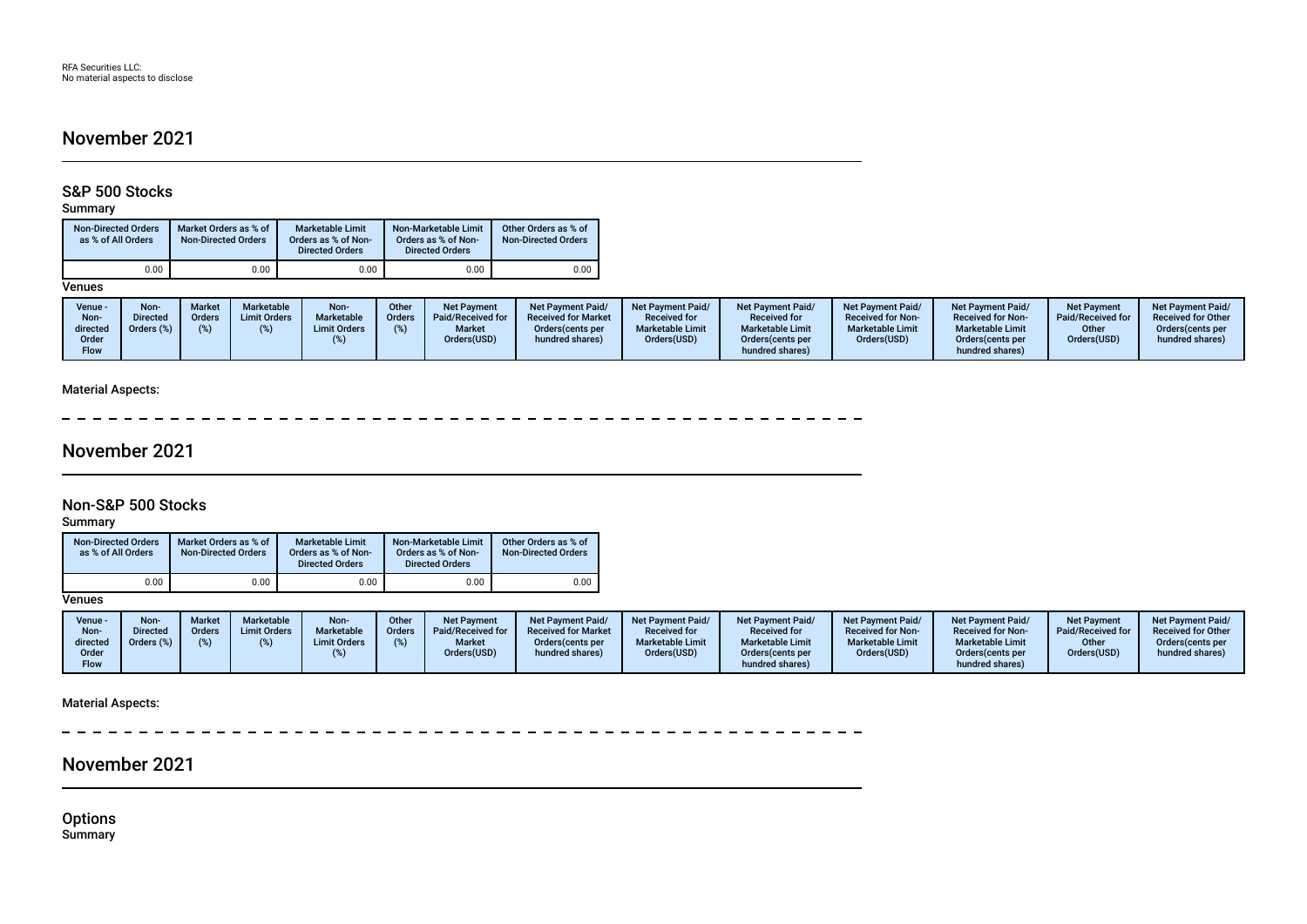| <b>Non-Directed Orders</b><br>as % of All Orders | Market Orders as % of<br><b>Non-Directed Orders</b> | <b>Marketable Limit</b><br>Orders as % of Non-<br><b>Directed Orders</b> | Non-Marketable Limit<br>Orders as % of Non-<br><b>Directed Orders</b> | Other Orders as % of<br><b>Non-Directed Orders</b> |
|--------------------------------------------------|-----------------------------------------------------|--------------------------------------------------------------------------|-----------------------------------------------------------------------|----------------------------------------------------|
| 100.00                                           | 2.09                                                | 44.70                                                                    | 22.44                                                                 | 30.77                                              |

**Venues** 

| Venue -<br>Non-directed<br><b>Order Flow</b>                        | Non-<br><b>Directed</b><br>Orders (%) | Market<br>Orders<br>$(\%)$ | Marketable<br><b>Limit Orders</b><br>$(\%)$ | Non-<br>Marketable<br><b>Limit Orders</b><br>(%) | Other<br><b>Orders</b><br>(%) | <b>Net Payment</b><br>Paid/Received for<br><b>Market</b><br>Orders(USD) | Net Payment Paid/<br><b>Received for Market</b><br>Orders (cents per<br>hundred shares) | <b>Net Payment Paid/</b><br><b>Received for</b><br><b>Marketable Limit</b><br>Orders(USD) | Net Payment Paid/<br><b>Received for</b><br><b>Marketable Limit</b><br>Orders (cents per<br>hundred shares) | Net Payment Paid/<br><b>Received for Non-</b><br><b>Marketable Limit</b><br>Orders(USD) | Net Payment Paid/<br><b>Received for Non-</b><br><b>Marketable Limit</b><br>Orders (cents per<br>hundred shares) | <b>Net Payment</b><br>Paid/Received<br>for Other<br>Orders(USD) | Net Payment Paid/<br><b>Received for Other</b><br>Orders (cents per<br>hundred shares) |
|---------------------------------------------------------------------|---------------------------------------|----------------------------|---------------------------------------------|--------------------------------------------------|-------------------------------|-------------------------------------------------------------------------|-----------------------------------------------------------------------------------------|-------------------------------------------------------------------------------------------|-------------------------------------------------------------------------------------------------------------|-----------------------------------------------------------------------------------------|------------------------------------------------------------------------------------------------------------------|-----------------------------------------------------------------|----------------------------------------------------------------------------------------|
| <b>INSTINET</b>                                                     | 92.61                                 | 0.47                       | 44.37                                       | 23.64                                            | 31.51                         | 825.41                                                                  | 27.5964                                                                                 | 17,342.55                                                                                 | 6.2646                                                                                                      | 5,311.34                                                                                | 5.8244                                                                                                           | 1,864.37                                                        | 1.4769                                                                                 |
| <b>ICAP</b>                                                         | 3.14                                  | 22.78                      | 53.33                                       | 4.44                                             | 19.44                         | 10,332.75                                                               | 11.3337                                                                                 | 12,822.2                                                                                  | 11.3337                                                                                                     | 669.14                                                                                  | 11.3337                                                                                                          | 2,868.68                                                        | 11.3337                                                                                |
| CASY                                                                | 2.67                                  | 17.65                      | 45.10                                       | 5.23                                             | 32.03                         | 5,270.88                                                                | 14.3277                                                                                 | 11,390.64                                                                                 | 13.8851                                                                                                     | 1,157.98                                                                                | 15.1568                                                                                                          | 6,084.96                                                        | 13.1496                                                                                |
| Pyramid                                                             | 0.65                                  | 37.84                      | 27.03                                       | 21.62                                            | 13.51                         | 510.82                                                                  | 65.4900                                                                                 | 602.51                                                                                    | 65.4900                                                                                                     | 869.95                                                                                  | 58.1907                                                                                                          | 54.34                                                           | 45.2817                                                                                |
| <b>TULLETT</b><br>PREBON<br><b>FINANCIAL</b><br><b>SERVICES LLC</b> | 0.45                                  | 23.08                      | 65.38                                       | 11.54                                            | 0.00                          | 696                                                                     | 27.8400                                                                                 | 4,228.81                                                                                  | 26.2219                                                                                                     | 7,136                                                                                   | 47.5733                                                                                                          |                                                                 | 0.0000                                                                                 |
| Lakeshore                                                           | 0.17                                  | 10.00                      | 80.00                                       | 10.00                                            | 0.00                          | 1.194.95                                                                | 54.9400                                                                                 | 1,825.22                                                                                  | 54.4191                                                                                                     | 34.47                                                                                   | 33.1400                                                                                                          |                                                                 | 0.0000                                                                                 |
| CANACCORD<br><b>GENUITY INC.</b>                                    | 0.12                                  | 71.43                      | 14.29                                       | 0.00                                             | 14.29                         | 398.24                                                                  | 46.3074                                                                                 | 347.31                                                                                    | 46.3074                                                                                                     |                                                                                         | 0.0000                                                                                                           | 45.38                                                           | 46.3074                                                                                |
| MAXIM                                                               | 0.07                                  | 0.00                       | 25.00                                       | 50.00                                            | 25.00                         | $\Omega$                                                                | 0.0000                                                                                  | 203.02                                                                                    | 57.8400                                                                                                     | 281.1                                                                                   | 57.8400                                                                                                          | 1.16                                                            | 57.8400                                                                                |
| <b>XFA</b>                                                          | 0.07                                  | 0.00                       | 75.00                                       | 25.00                                            | 0.00                          | $\Omega$                                                                | 0.0000                                                                                  | 141.28                                                                                    | 67.9227                                                                                                     | 16.39                                                                                   | 71.2400                                                                                                          |                                                                 | 0.0000                                                                                 |
| <b>RFA Securities</b><br>LLC                                        | 0.02                                  | 0.00                       | 100.00                                      | 0.00                                             | 0.00                          | $\Omega$                                                                | 0.0000                                                                                  | 756.8                                                                                     | 37.8400                                                                                                     |                                                                                         | 0.0000                                                                                                           |                                                                 | 0.0000                                                                                 |

#### Material Aspects:

INSTINET: Nomura receives rebates from Instinet

ICAP:

No material aspects to disclose CASY:

No material aspects to disclose

Pyramid: No material aspects to disclose

TULLETT PREBON FINANCIAL SERVICES LLC: No material aspects to disclose

Lakeshore: No material aspects to disclose

CANACCORD GENUITY INC.: No material aspects to disclose

MAXIM: No material aspects to disclose

XFA: No material aspects to disclose

RFA Securities LLC: No material aspects to disclose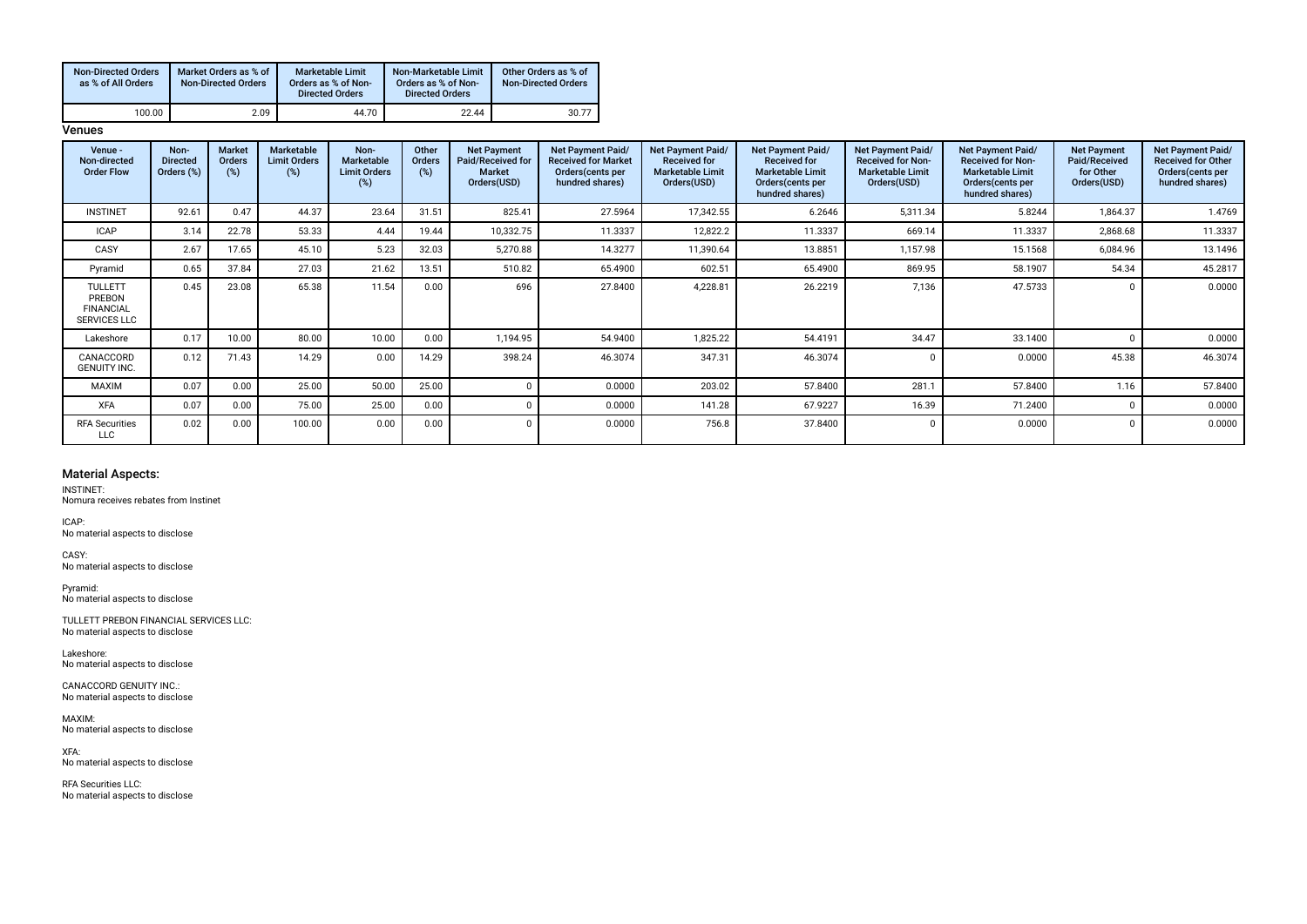### S&P 500 Stocks

#### Summary

| <b>Non-Directed Orders</b><br>as % of All Orders | Market Orders as % of<br><b>Non-Directed Orders</b> | Non-Marketable Limit<br><b>Marketable Limit</b><br>Orders as % of Non-<br>Orders as % of Non-<br><b>Directed Orders</b> |      | Other Orders as % of<br><b>Non-Directed Orders</b> |
|--------------------------------------------------|-----------------------------------------------------|-------------------------------------------------------------------------------------------------------------------------|------|----------------------------------------------------|
| $0.00\,$                                         | 0.00                                                | 0.00                                                                                                                    | 0.00 | 0.00                                               |

**Venues** 

| Venue -<br>Non-<br>directed<br>Order<br><b>Flow</b> | <b>Non-</b><br><b>Directed</b><br>Orders (%) | <b>Marketable</b><br>Marke<br><b>Limit Orders</b><br>Orders | Non-<br>Marketable<br><b>Limit Orders</b> | Other<br>Orders | Net Payment<br>Paid/Received for<br><b>Market</b><br>Orders(USD) | <b>Net Payment Paid/</b><br><b>Received for Market</b><br>Orders (cents per<br>hundred shares) | <b>Net Payment Paid/</b><br><b>Received for</b><br><b>Marketable Limit</b><br>Orders(USD) | <b>Net Payment Paid/</b><br><b>Received for</b><br><b>Marketable Limit</b><br>Orders (cents per<br>hundred shares) | <b>Net Payment Paid/</b><br><b>Received for Non-</b><br><b>Marketable Limit</b><br>Orders(USD) | <b>Net Payment Paid/</b><br><b>Received for Non-</b><br><b>Marketable Limit</b><br>Orders(cents per<br>hundred shares) | <b>Net Payment</b><br>Paid/Received for<br>Other<br>Orders(USD) | Net Payment Paid/<br><b>Received for Other</b><br>Orders(cents per<br>hundred shares) |
|-----------------------------------------------------|----------------------------------------------|-------------------------------------------------------------|-------------------------------------------|-----------------|------------------------------------------------------------------|------------------------------------------------------------------------------------------------|-------------------------------------------------------------------------------------------|--------------------------------------------------------------------------------------------------------------------|------------------------------------------------------------------------------------------------|------------------------------------------------------------------------------------------------------------------------|-----------------------------------------------------------------|---------------------------------------------------------------------------------------|
|-----------------------------------------------------|----------------------------------------------|-------------------------------------------------------------|-------------------------------------------|-----------------|------------------------------------------------------------------|------------------------------------------------------------------------------------------------|-------------------------------------------------------------------------------------------|--------------------------------------------------------------------------------------------------------------------|------------------------------------------------------------------------------------------------|------------------------------------------------------------------------------------------------------------------------|-----------------------------------------------------------------|---------------------------------------------------------------------------------------|

### Material Aspects:

\_\_\_\_\_\_\_\_\_\_\_\_\_\_\_\_\_\_\_\_\_\_\_\_\_\_\_\_ ---------Ĭ.

## December 2021

### Non-S&P 500 Stocks

#### Summary

| <b>Non-Directed Orders</b><br>as % of All Orders | Market Orders as % of<br><b>Non-Directed Orders</b> | <b>Marketable Limit</b><br>Orders as % of Non-<br><b>Directed Orders</b> | Non-Marketable Limit<br>Orders as % of Non-<br><b>Directed Orders</b> | Other Orders as % of<br><b>Non-Directed Orders</b> |
|--------------------------------------------------|-----------------------------------------------------|--------------------------------------------------------------------------|-----------------------------------------------------------------------|----------------------------------------------------|
| 0.00                                             | 0.00                                                | 0.00                                                                     | 0.00                                                                  | 0.00                                               |

**Venues** 

| Venue -<br>Non- | Non<br>Directed | <b>Market</b><br>Orders | Marketable<br><b>Limit Orders</b> | Non-<br>Marketable  | Other<br><b>Orders</b> | <b>Net Payment</b><br>Paid/Received for | <b>Net Payment Paid/</b><br><b>Received for Market</b> | <b>Net Payment Paid/</b><br><b>Received for</b> | <b>Net Payment Paid/</b><br><b>Received for</b> | <b>Net Payment Paid/</b><br><b>Received for Non-</b> | <b>Net Payment Paid/</b><br><b>Received for Non-</b> | <b>Net Payment</b><br>Paid/Received for | <b>Net Payment Paid/</b><br><b>Received for Other</b> |
|-----------------|-----------------|-------------------------|-----------------------------------|---------------------|------------------------|-----------------------------------------|--------------------------------------------------------|-------------------------------------------------|-------------------------------------------------|------------------------------------------------------|------------------------------------------------------|-----------------------------------------|-------------------------------------------------------|
| directed        | Orders (%)      |                         |                                   | <b>Limit Orders</b> |                        | <b>Market</b>                           | Orders(cents per                                       | <b>Marketable Limit</b>                         | <b>Marketable Limit</b>                         | <b>Marketable Limit</b>                              | <b>Marketable Limit</b>                              | Other                                   | Orders(cents per                                      |
| Order           |                 |                         |                                   |                     |                        | Orders(USD)                             | hundred shares)                                        | Orders(USD)                                     | Orders (cents per                               | Orders(USD)                                          | Orders(cents per                                     | Orders(USD)                             | hundred shares)                                       |
| Flow            |                 |                         |                                   |                     |                        |                                         |                                                        |                                                 | hundred shares)                                 |                                                      | hundred shares)                                      |                                         |                                                       |

Material Aspects:

\_\_\_\_\_\_\_\_\_\_\_\_\_\_\_\_\_\_\_\_\_\_\_\_\_\_  $- - - - - - - -$ 

## December 2021

#### **Options**

Summary

| <b>Non-Directed Orders</b><br>as % of All Orders | Market Orders as % of<br><b>Non-Directed Orders</b> | <b>Marketable Limit</b><br>Orders as % of Non-<br><b>Directed Orders</b> | Non-Marketable Limit<br>Orders as % of Non-<br><b>Directed Orders</b> | Other Orders as % of<br><b>Non-Directed Orders</b> |
|--------------------------------------------------|-----------------------------------------------------|--------------------------------------------------------------------------|-----------------------------------------------------------------------|----------------------------------------------------|
| 100.00                                           | 3.40                                                | 73.17                                                                    | 22.98                                                                 | 0.45                                               |

**Venues**